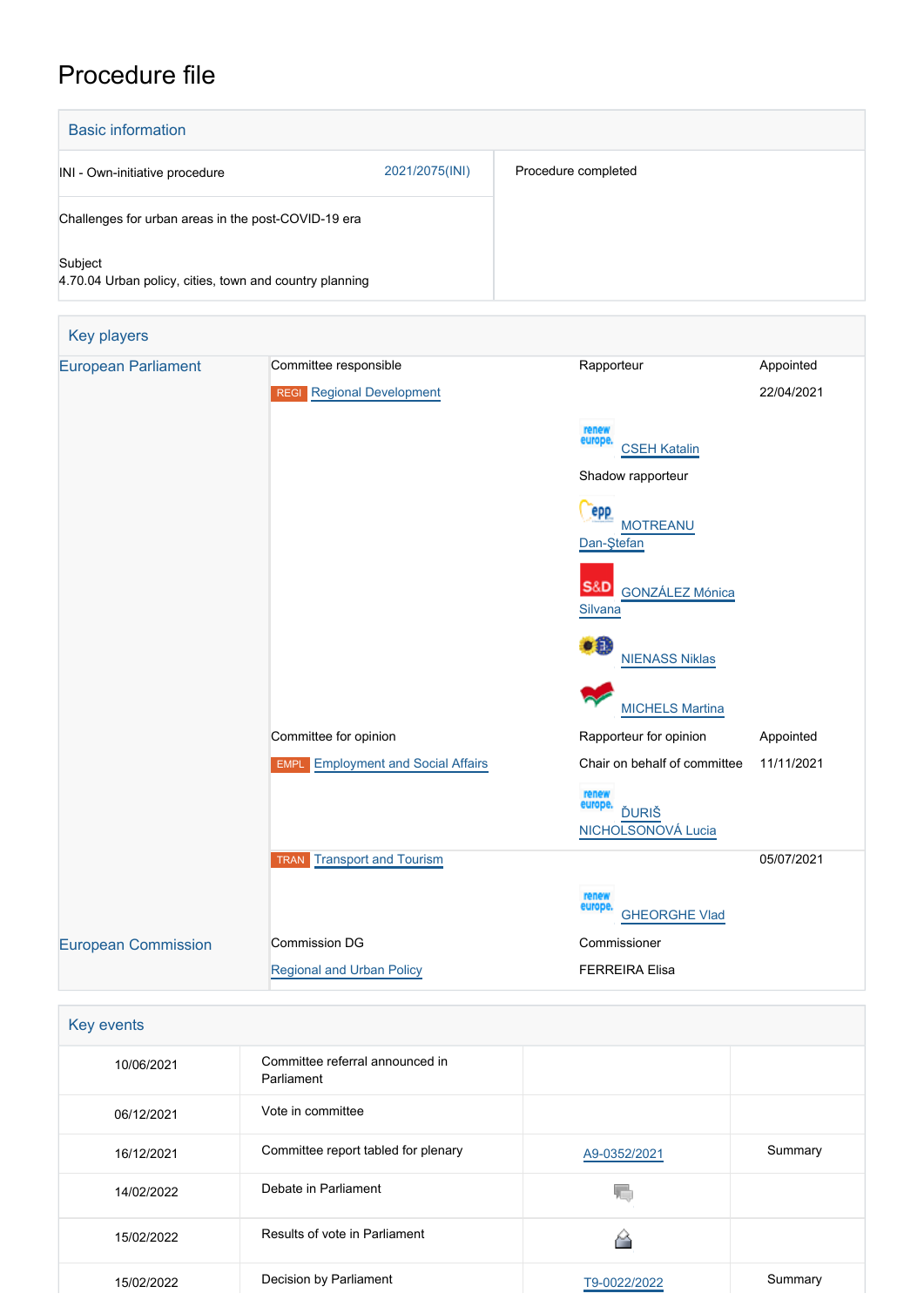| <b>Technical information</b> |                                |  |  |
|------------------------------|--------------------------------|--|--|
| Procedure reference          | 2021/2075(INI)                 |  |  |
| Procedure type               | INI - Own-initiative procedure |  |  |
| Procedure subtype            | Initiative                     |  |  |
| Legal basis                  | Rules of Procedure EP 54       |  |  |
| Other legal basis            | Rules of Procedure EP 159      |  |  |
| Stage reached in procedure   | Procedure completed            |  |  |
| Committee dossier            | REGI/9/06213                   |  |  |

# Documentation gateway

| Committee draft report                                 |             | PE696.398    | 06/09/2021 | EP |         |
|--------------------------------------------------------|-------------|--------------|------------|----|---------|
| Amendments tabled in committee                         |             | PE697.652    | 08/10/2021 | EP |         |
| Committee opinion                                      | <b>TRAN</b> | PE696,438    | 16/11/2021 | EP |         |
| Specific opinion                                       | <b>EMPL</b> | PE700.422    | 23/11/2021 | EP |         |
| Committee report tabled for plenary, single<br>reading |             | A9-0352/2021 | 16/12/2021 | EP | Summary |
| Text adopted by Parliament, single reading             |             | T9-0022/2022 | 15/02/2022 | EP | Summary |
| Commission response to text adopted in<br>plenary      |             | SP(2022)192  | 13/06/2022 | EC |         |

# Challenges for urban areas in the post-COVID-19 era

The Committee on Regional Development adopted an own-initiative report by Katalin CSEH (Renew Europe, HU) on the challenges for urban areas in the post-COVID-19 era.

The report stated that 72 % of people in the EU live in cities and towns. Cities continue to be on the front line of the COVID-19 crisis, with dwindling economic activity, high rates of infection, low rates of vaccination and often inadequate resources.

Members stressed the crucial and unique role of local and regional authorities in tackling issues related to the COVID-19 pandemic.

#### **Challenges**

Cities and towns must be directly involved in the recovery from COVID-19. Recovery efforts must strive to address long-standing vulnerabilities and go beyond addressing the health impacts of COVID-19 to tackle the persistent inequalities. The pandemic has had gendered impacts that cities, towns and functional urban areas will need to take into account. Quarantines and social distancing requirements have put women at an increased risk of gender-based violence, while at the same time, womens access to support networks, social services and sexual and reproductive health facilities has been curtailed.

The COVID-19 pandemic has had a significant impact on the culture and sport sectors as well as the transport of food and medicines and the provision of health services.

#### Inclusive cities

The report underlined that the COVID-19 pandemic has accentuated the trend of depopulation in underdeveloped urban areas, which often lack sufficient own revenues to provide residents with quality public services. In this regard, Member States are called on to develop positive action measures that promote the inclusion of marginalised communities such as people with disabilities, more isolated older people, homeless people, migrants and refugees and ethnic minorities such as Roma. Members called for funding needs to be directed at a local level, including those of urban areas, especially metropolitan areas, as well as at a regional, national and EU level.

For urban economies to recover without leaving anyone behind, investments and reforms should lead to stable and high-quality jobs, reinforced public infrastructure and services, enhanced social dialogue and support for inclusion and integration of disadvantaged groups, including by strengthening social protection and welfare systems.

#### EU support framework

Members emphasised the need for an EU framework to support local and national strategies to fight homelessness and ensure equal access to decent housing for all by promoting an integrated approach combining housing support with social care, health services and active inclusion. The Commission, the Member States and local and regional authorities are called on to establish specific strategies and appropriate measures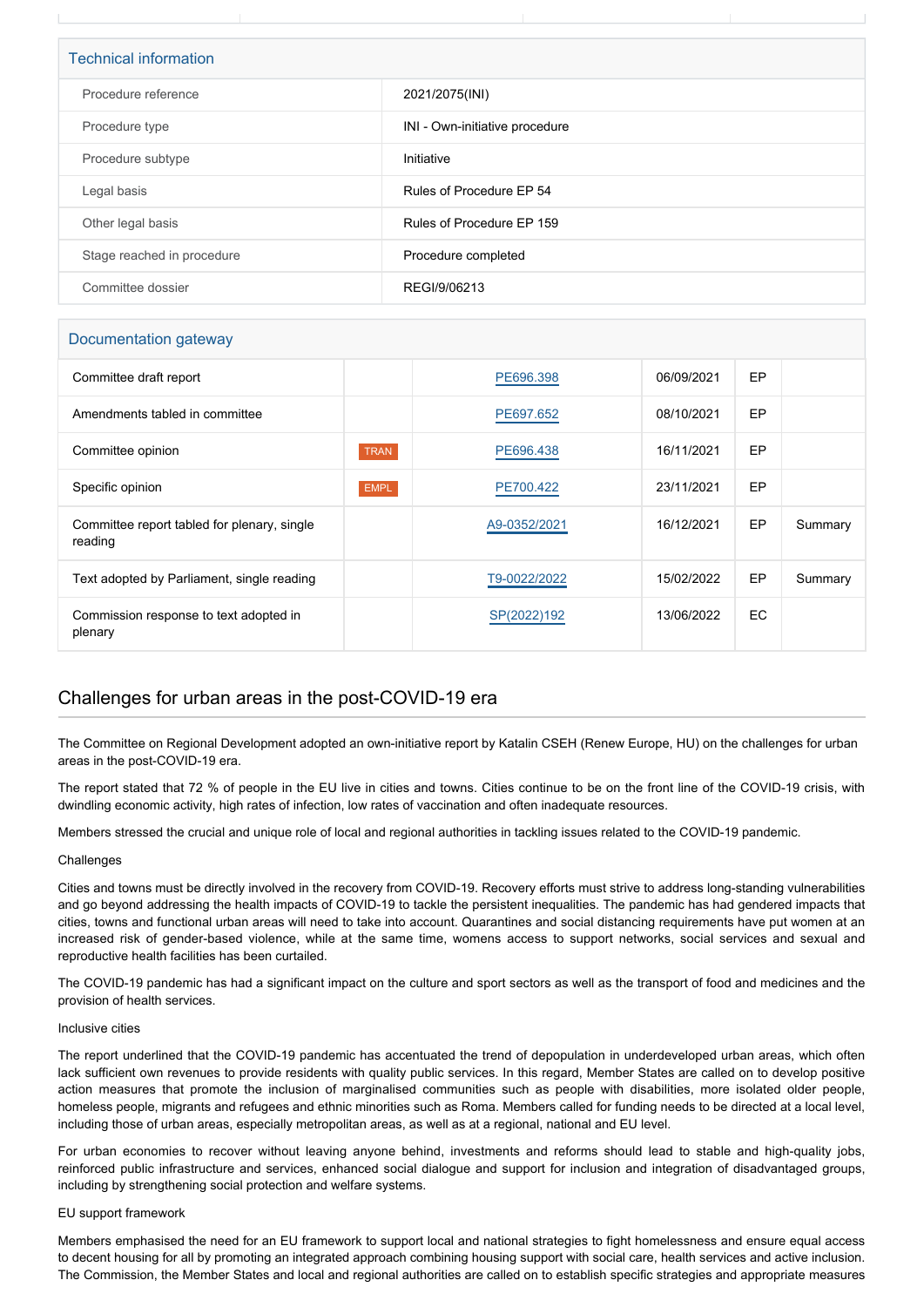to overcome obstacles to the right to housing such as discrimination, financialisation, speculation, touristification, abusive lending practices and forced evictions. Increased investment is called for in social, public, energy-efficient, adequate and affordable housing, and in tackling homelessness and housing exclusion in the EU. The Commission should urgently ensure that EU funding and EIB financing become more accessible to local and regional social and public affordable housing providers.

#### Sustainable cities

Members considered that the COVID-19 crisis has shown the need for new urban planning and mobility solutions in order to make urban areas more resilient and adaptable to mobility demand and that the crisis should be taken as an opportunity to reduce transport congestion and greenhouse emissions. They stressed the importance of sustainable urban development, including sustainable and affordable public transport, for the economic, social and territorial cohesion of the Union and the quality of life of its population and for reaching its climate neutrality goals by 2050 at the latest.

The Commissions intention to engage with cities and the Member States to ensure that all large cities and urban nodes in the Trans-European Transport Network (TEN-T) draw up sustainable urban mobility plans (SUMPs) by 2030 was welcomed by Members.

The report noted that the COVID-19 pandemic has led to the expansion of the home delivery sector, which has led to the emergence of new types of platform work and business models in urban areas. Members recognised the need for recommendations on the safety of delivery personnel and on training in the digital tools they use, such as applications and interactive platforms.

#### Innovative cities

The report emphasised that digitalisation has helped to address some of the immediate challenges arising from the pandemic, particularly during lockdown periods, and that among the many inequalities exposed by the COVID-19 pandemic, the digital divide is a serious one. Whilst recalling that digitalisation and digital connectivity must be a priority for local communities in their recovery, Members called on the Commission to ensure full compliance with the Union acquis, in particular as regards workers and social rights.

#### Tailor-made policy initiatives

Members underlined the need to adapt to the new reality in the light of the COVID-19 pandemic and to reflect on a new model for the EUs urban areas. They insisted that regional and local authorities have a key role to play in all stages of EU decision-making: planning, preparation and implementation. It called for more direct EU funding to be made available to local and regional authorities in order to improve efficiency, ensure consistency and reduce administrative burdens.

The report called for the European Urban Initiative to be given a greater budget and scope, while ensuring that cities in the outermost regions have effective and facilitated access to it. It called on the Council and Member States to allocate up to 15 % for urban areas to address post-COVID challenges.

# Challenges for urban areas in the post-COVID-19 era

The European Parliament adopted by 524 votes to 33, with 143 abstentions, a resolution on the challenges for urban areas in the post-COVID-19 era.

Members recalled that 72% of people in the EU live in cities and towns and that these must be directly involved in the post-COVID-19 recovery. Efforts should not only focus on the health consequences of COVID-19, but also address persistent inequalities in access to essential resources such as healthcare, education and digitalisation, increased risks of gender-based violence, job losses that are greater in large cities than elsewhere, as well as the lack of green areas and transport infrastructure.

To the list of existing challenges, we can add the climate emergency and demographic challenges. The world's urban population is expected to grow to three billion people by 2050. Two-thirds of the world's population will live in cities, consuming 75% of the world's natural resources, producing 50% of the world's waste and more than 60% of greenhouse gas emissions.

#### Inclusive cities

Recognising the social, economic, territorial, cultural and historical diversity of urban areas across the EU, Parliament stressed the need to address challenges such as segregation and poverty.

Member States are called on to develop positive action measures that promote the inclusion of marginalised communities such as people with disabilities, more isolated older people, homeless people, migrants and refugees and ethnic minorities such as Roma. Members called for funding needs to be directed at a local level, including those of urban areas, especially metropolitan areas, as well as at a regional, national and EU level.

For urban economies to recover without leaving anyone behind, investments and reforms should lead to stable and high-quality jobs, reinforced public infrastructure and services, enhanced social dialogue and support for inclusion and integration of disadvantaged groups, including by strengthening social protection and welfare systems.

Parliament emphasised the need for an EU framework to support local and national strategies to fight homelessness and ensure equal access to decent housing for all by promoting an integrated approach combining housing support with social care, health services and active inclusion. The Commission and the Member States are called on to further increase investment in social, public, energy-efficient, adequate and affordable housing, and in tackling homelessness and housing exclusion in the EU.

Members encourage EU cities to develop, implement, and evaluate comprehensive approaches to prevent and respond to sexual harassment and gender-based violence in public spaces. They also called on the Member States to actively involve urban authorities in devising programmes that meet the needs of young people in cities.

## Sustainable cities

Parliament stressed the importance of sustainable urban development, including sustainable and affordable public transport, for the economic, social and territorial cohesion of the Union and the quality of life of its population and for reaching its climate neutrality goals by 2050 at the latest. It called for the prioritisation and support of circular economy frameworks, investments in renewable energy, sustainable and affordable